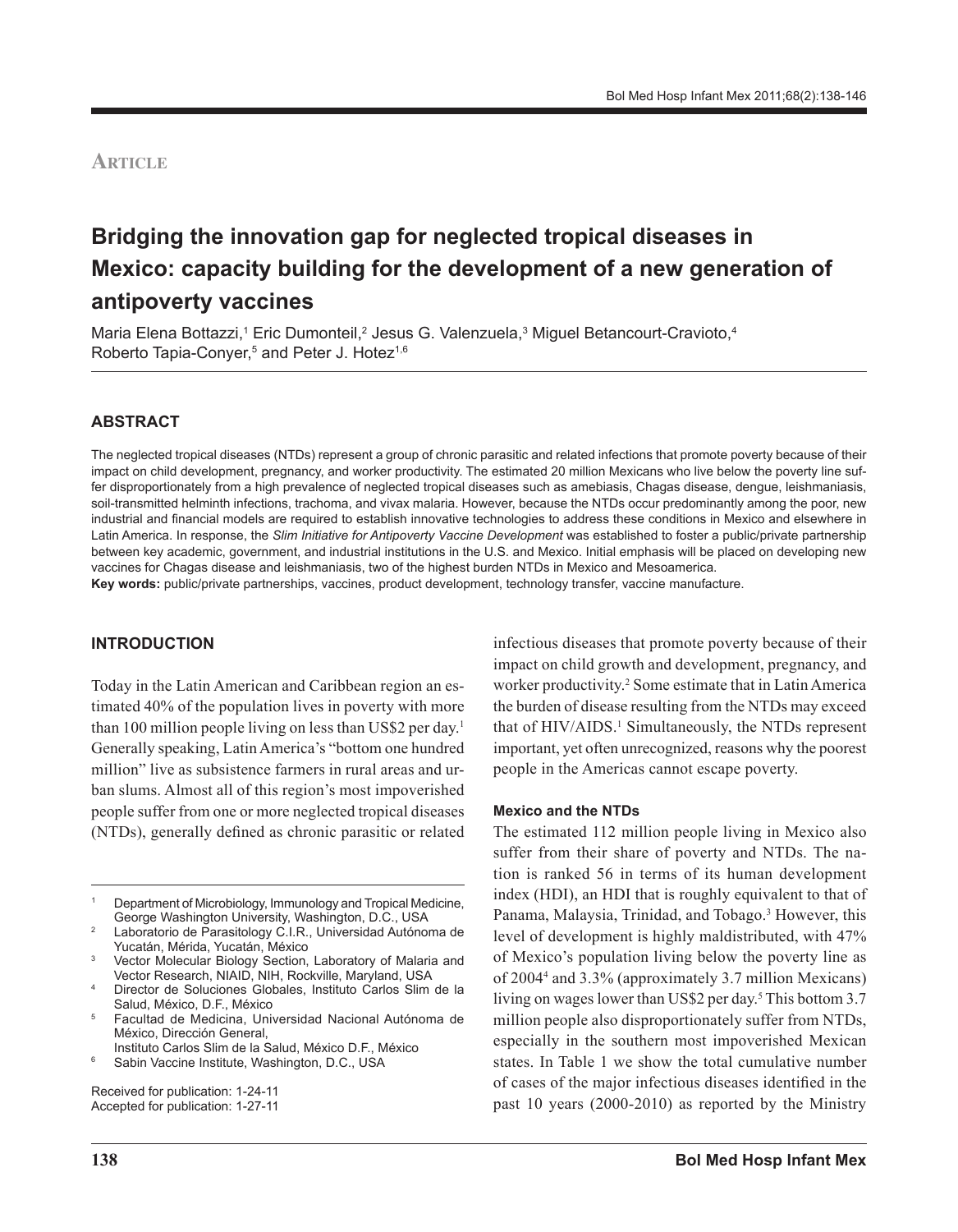**Table 1.** Reported cases for major infectious diseases in Mexico (2000-2010)

| Disease            | Total cases<br>(cumulative) |
|--------------------|-----------------------------|
| Amebiasis          | 8,831,400                   |
| Ascariasis         | 2,001,925                   |
| Giardia            | 425,234                     |
| Dengue             | 332,117                     |
| Tuberculosis       | 156,267                     |
| Malaria (P. vivax) | 37,735                      |
| AIDS               | 36,897                      |
| <b>Brucellosis</b> | 24,655                      |
| Leishmaniasis      | 9.038                       |
| <b>SARS</b>        | 5,656                       |
| Cysticercosis      | 4,328                       |
| Chagas disease     | 3,551                       |
| Leprosy            | 2,862                       |
| Leptospira         | 1,119                       |
| Rabies             | 21                          |

Data obtained from CENAVECE, Secretaría de Salud. Informes de Morbilidad 2010 and include up to epidemiologic week 22 for 2010.49

of Health in Mexico. However, with few exceptions, the actual number of persons infected with an NTD is greatly underestimated. Universally, NTDs are considered forgotten diseases among forgotten people.<sup>6</sup>

Alternative estimates for the prevalence of several NTDs in Mexico (Table 2) indicate that almost 20 million people are infected with one or more soil-transmitted helminth infections, i.e., trichuriasis (*Trichuris trichiura* whipworm infection), ascariasis (*Ascaris lumbricoides* roundworm infection), or hookworm infection caused predominantly by *Necator americanus*, 1,7 an important figure given that some studies have shown that chronic hookworm infection in childhood reduces future wage-earning by  $40\%$  or more.<sup>2,8</sup> In addition, 1.2 million Mexicans are infected with *Plasmodium vivax* malaria<sup>9</sup> and, based on 2% seroprevalence estimates among prospective blood donors, at least two million suffer from Chagas disease, a disease that can cause serious and debilitating heart disease. However, some estimates suggest that as many as 6 million or more persons may be infected nationwide, whereas in some southern Mexican states more than 10% of the population may be infected.10 In addition, dengue fever and its dreaded complication, dengue hemorrhagic fever, are emerging in Mexico $11$  especially among people who live in poor-quality dwellings with poor sanitary con-

**Table 2.** High-prevalence neglected tropical disease burden in Mexico

| Disease            | <b>Estimated number of cases</b>                                          | Reference |
|--------------------|---------------------------------------------------------------------------|-----------|
| Trichuriasis       | 18 million                                                                | 7         |
| Ascariasis         | 9 million                                                                 | 7         |
| Amoebiasis         | >8 million                                                                | 49        |
| Chagas disease     | 1-2 million (based on 2%<br>seroprevalence); 68,000 new<br>cases annually | 10        |
| Malaria (P. vivax) | 1.2 million                                                               | 9         |
| Hookworm           | 1 million                                                                 | 7         |
| Dengue             | 27.2 cases/100,000                                                        | 11        |
| Leishmaniasis      | ND.                                                                       |           |

ND = not determined.

ditions,12 a risk factor common to both dengue and Chagas disease. In addition, leishmaniasis remains endemic in Mexico, particularly in the south-southeast areas of the country and is unfortunately underreported. Other NTDs such as trachoma, cysticercosis, and onchocerciasis are also concentrated in areas near the states of Chiapas and Oaxaca.1

The Mexican population who live below the poverty line<sup>4,5</sup> have a fundamental right to access not only essential medicines but innovation as well. However, because there is inadequate financial remuneration for new drugs, diagnostics, and vaccines for NTDs, most multinational companies have shied away from investing in research and development for these products.13 Nonetheless, new vaccines for the high prevalence NTDs, including hookworm infection, dengue, vivax malaria, Chagas disease, and leishmaniasis, could become new and important lifesaving technologies. Because of the propensity of NTDs to promote poverty, vaccines to combat such NTDs also represent important economic development interventions and are even sometimes referred to as "antipoverty vaccines."14 However, in the absence of obvious financial incentives, almost all of the antipoverty vaccines are being developed either in academic laboratories or through new non-profit product development partnerships.13,15 Here we outline steps for the development of antipoverty vaccines for Mexico's leading NTDs, with initial emphasis on Chagas disease and leishmaniasis.

#### **Chagas Disease and Leishmaniasis**

Chagas disease is a parasitic infection caused by the protozoa *Trypanosoma cruzi*, which is transmitted to humans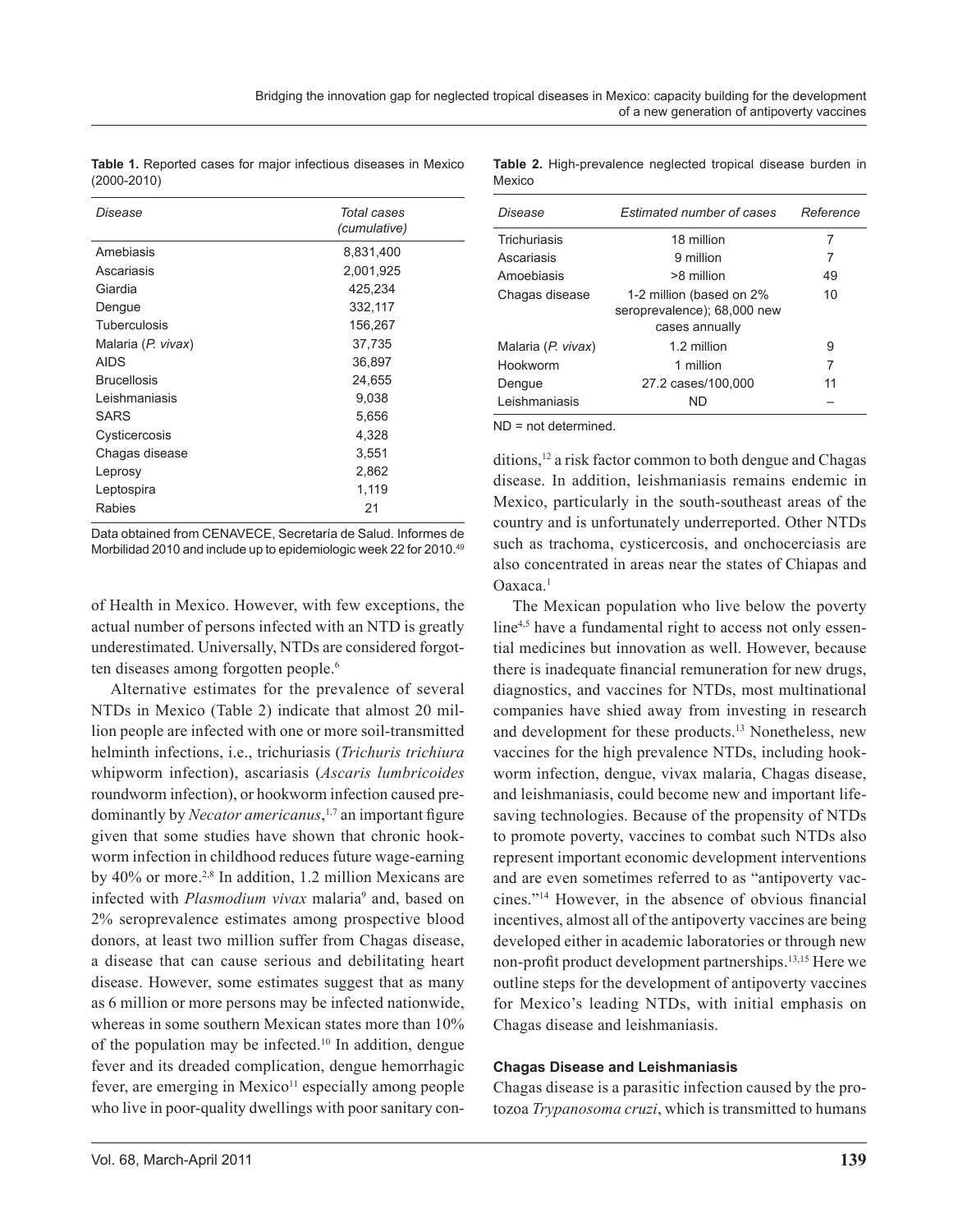by infected triatomine kissing bugs. In the acute stages, symptoms include fever, swollen glands, liver and spleen and, in acute cases, meningitis and heart enlargement, which can lead to death. Between 30 and 40 percent of cases develop into a chronic stage of the disease, which leads to cardiac complications and dilation of the esophagus and the intestine.16 Cardiac manifestations from chronic chagasic cardiomyopathy are especially debilitating and can lead to sudden death. Chagas disease is one of the most common parasitic diseases in Latin America occurring in poor rural areas and, increasingly, in many new urban and peri-urban areas especially where the quality of dwellings is poor and kissing bugs may flourish. There are approximately eight to nine million existing cases of the disease and approximately 50,000 new cases annually, an incidence that is between five and ten times greater than malaria. Finally, Chagas disease causes an estimated 20,000 deaths in the region and its economic impact represents a significant percentage of the region's external debt.<sup>1</sup>

Leishmaniasis is a vector-borne parasitic infection caused by the protozoa of the genus *Leishmania* and transmitted to humans by the bite of infected sandflies. There are two forms of the disease: cutaneous leishmaniasis (ulcers at the site of the bite) and visceral leishmaniasis (where organs such as liver and spleen are affected and symptoms include fever, weight loss, grayish skin, swollen glands, anemia and loss of white blood cells). The cutaneous facial lesions are especially stigmatizing for women,<sup>17</sup> whereas the visceral form can lead to death. Leishmaniasis is a common disease with 60,000 new cases reported annually in Latin America, although the actual incidence is probably far higher. The most important determinants for the emergence of both new world zoonotic cutaneous leishmaniasis (ZCL) and zoonotic visceral leishmaniasis (ZVL) include poverty, urbanization, and human migration.<sup>17</sup> In these impoverished urban and peri-urban settings, the cracked walls and damp earth floors, together with an absence of sanitation and inadequate garbage collection, create optimal sandfly breeding sites. The disease has become an important problem in densely settled slums and favelas where there is also close contact with infected canine reservoirs.<sup>18</sup> With the exception of Brazil, surveillance systems in Latin America have been limited in their capacity to assess the true burden of ZVL.<sup>1</sup>

## **Burden and Distribution of Leishmaniasis and Chagas Disease in Mexico**

Leishmaniasis and Chagas disease are two of the most frequently neglected diseases of poverty (Table 1). In the case of Chagas disease, the first cases were identified in Mexico in the  $1930s^{19}$  but, since then, information on Chagas disease burden has been scarce and the importance of the disease has been largely ignored. Very few cases have been reported to the Ministry of Health of Mexico during the past 15 years, although there has been a large increase of cases reported in recent years (Figure 1A). This is mostly due to improvements in epidemiological surveillance and the decentralization of diagnostic activities to regional laboratories. Nonetheless, Chagas disease remains grossly underreported, as evidenced by an increasing number of serologic surveys.10,16 Conservative estimates derived from national surveys indicate that about 1-2% of blood donors in the Mexican population are seropositive for *T. cruzi*, 20,21 which would correspond to at least 1-2 million persons exposed to the parasite in the country, with about 70,000 new cases annually.<sup>22</sup> However, several studies have identified much higher seroprevalence levels in specific regions, giving a national average of up to 5.9% of seropositivity, $10$  which would correspond to up to nearly 6.5 million infected patients. The southern states of Chiapas, Oaxaca, Puebla, Veracruz and Yucatan are among the most affected areas (where the prevalence may exceed 10%), although cases have been reported in most of the country.10,16 In fact, Mexico hosts one of the most diverse triatomine populations, with 39 species documented in the country, at least 21 of which have been found to be infected by *T. cruzi*, rendering them potential vectors of Chagas disease.<sup>10,24</sup> The most important Chagas vectors belong to the *phyllosoma* and *dimidiata* species complexes within the Triatome phylum.23-25 Nonetheless, no national vector control program has been implemented to date for the prevention of Chagas disease in Mexico. However, blood donor screening is mandatory and coverage has been steadily increasing.21,26

Leishmaniasis was first reported in Mexico in the early 20th century with Seidelin's observations of what is referred to as the Chiclero's ulcer on gum workers. For the past 15 years, leishmaniasis case reporting by the Ministry of Health of Mexico has been steady, with an average notification of slightly over 900 cases/year (Figure 1B), due to somewhat better epidemiological surveillance. However,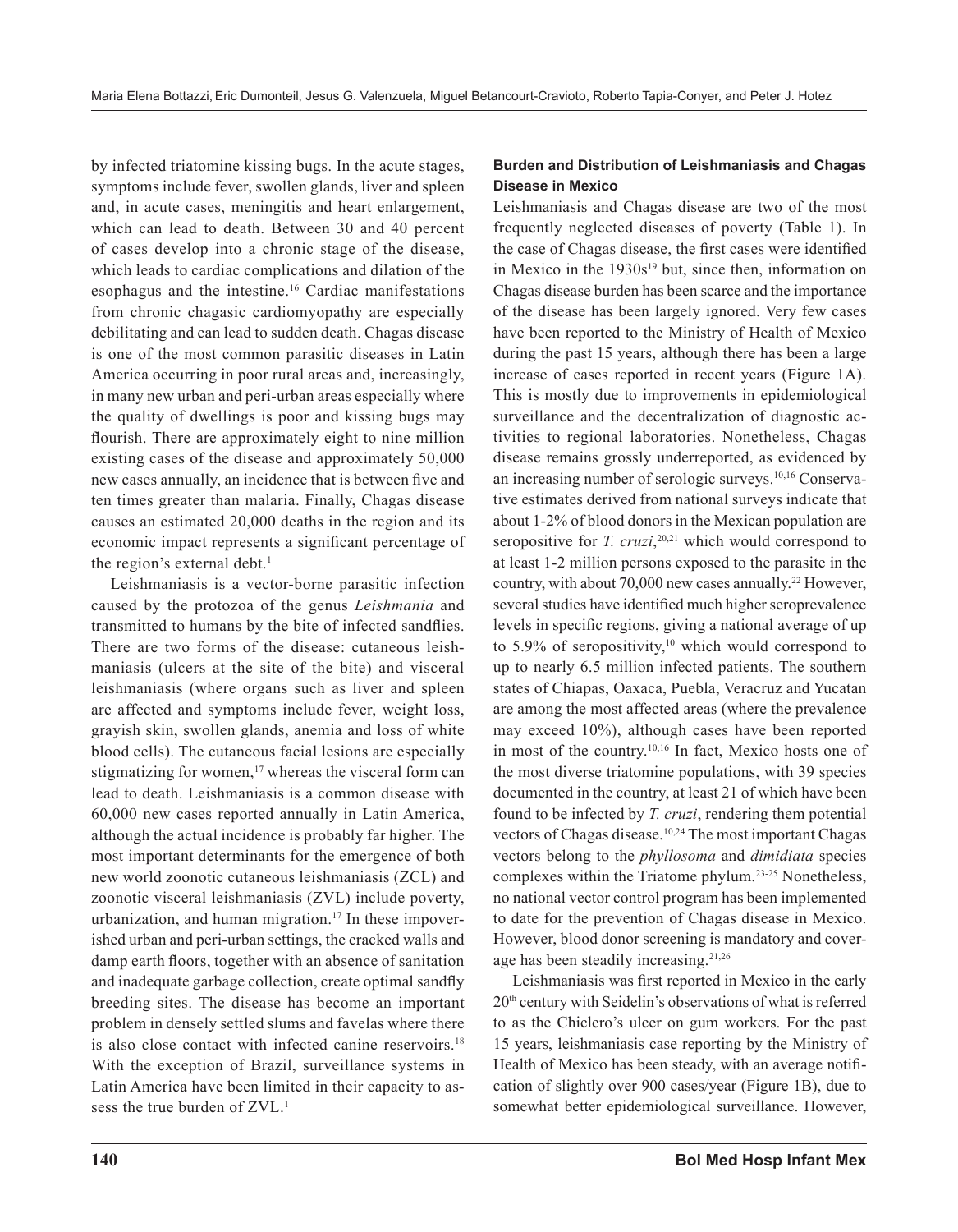Bridging the innovation gap for neglected tropical diseases in Mexico: capacity building for the development of a new generation of antipoverty vaccines



**Figure 1.** Reported cases of Chagas disease (A) and leishmaniasis (B) in Mexico (1995-2009). Data from CENAVECE, Secretaría de Salud. Informes de Morbilidad 2010.49

underreporting of cases is also very likely and there may be up to several thousand cases/year. Similar to Chagas disease, leishmaniasis is mostly present in the southern states of Mexico, although it appears to be much more clustered around limited foci of infection. The state of Tabasco hosts the most active transmission cluster, and other foci have been described in Veracruz, Oaxaca, Chiapas, Campeche, Quintana Roo, and Nayarit. The entire spectrum of disease has been observed in Mexico, ranging from localized cutaneous leishmaniasis $^{27}$  to mucosal and diffuse leishmaniasis $^{28}$ as well as visceral leishmaniasis.29 *Leishmania (Leishmania) mexicana* is the most frequent causing cutaneous and diffuse cutaneous disease, followed by *L. (Viannia) braziliensis*, and cases of visceral leishmaniasis presumably by *L. infantum chagasi (L. donovani complex)* were also reported.29-32 Studies of sand flies species in Mexico, particularly species responsible for the transmission of leishmaniasis, showed that *Lutzomyia olmeca olmeca* is the principal vector of Leishmania mexicana in the southern states of Mexico.<sup>33</sup> More recently, other sand fly species in addition to *Lu. olmeca* have been incriminated as vector for *L. mexicana* in the Yucatan state including *Lu. ylephiletor*, *Lu. shannoni*, *Lu. cruciata*, and *Lu. panamensis*. 34 The presence of two potential vectors, *Lu. longipalpis* and *Lu. evansi*, for the transmission of visceral leishmaniasis in the state of Chiapas were reported.<sup>35</sup>

#### **Approaches for the Development of New Control Tools against Neglected Tropical Diseases**

In 2001, the World Health Organization Commission on Macroeconomics and Health reported that it is essential to invest in health to be able to achieve poverty reduction and promote economic development in middle- to low-income countries.<sup>36</sup> Partnerships with high-income countries were identified as essential to advance health innovations such as the development of new products (vaccines, drugs, diagnostics and devices), new processes (novel ways to produce or administer health products or services) and new health policies and strategies. Since then, such efforts have been primarily spearheaded by so-called product development partnerships (PDPs). PDPs are nonprofit organizations that use industry practices for product development, control and quality assurance. The model used by these PDPs consists of applying strategies to bridge the development and innovation gaps. Through the establishment of links between the public and private sectors and encouraging the endemic countries to play a role, PDPs have achieved the advancement of knowledge and learning while improving best practices and reducing the costs of advancing a specific technology. $37,38$ 

One PDP in particular called "Sabin Vaccine Development" (a major program of the *Sabin Vaccine Institute*39), was established specifically to address the development of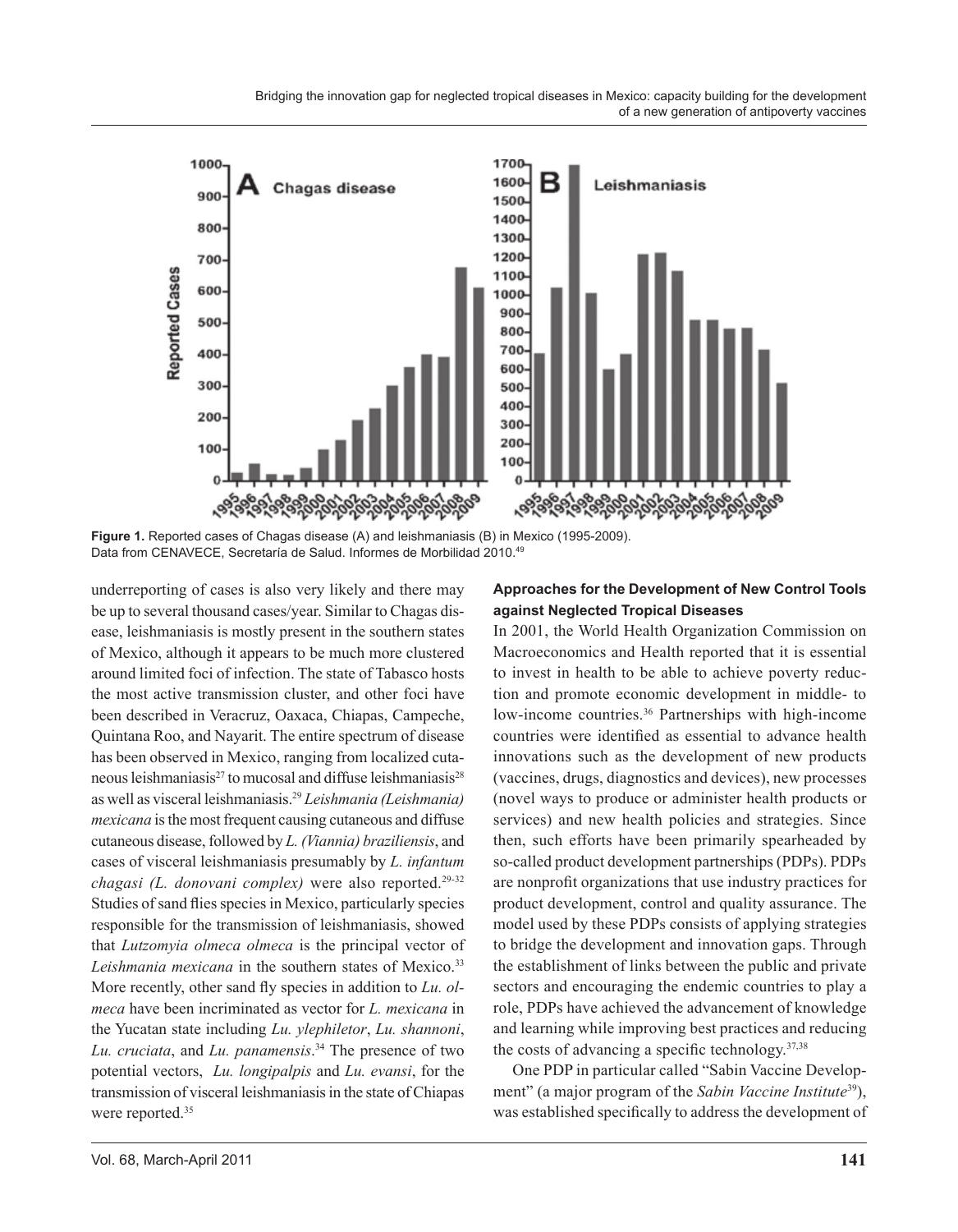vaccines against NTDs such as hookworm, schistosomiasis and others.13,15 In the last decade it has built a sustainable infrastructure and capacity for research, development, and scale-up of vaccine candidates, operating primarily with laboratories based in an academic institution.<sup>13,15,40</sup> Sabin Vaccine Development learned how to cross the so-called "valley of death" between initial discovery and pilot manufacture and clinical testing, and created processes and procedures needed to advance a vaccine target from the laboratory scale to mid-scale manufacturing and transfer the information to large-scale manufacturing facilities. The success of Sabin Vaccine Development has been achieved through its strong collaborations and partnerships established between academic institutions in the U.S. and public entities in innovative development countries such as Brazil (i.e., public sector vaccine manufacturers).<sup>13,15,40</sup> Sabin Vaccine Development is now well poised to use a similar approach and establish links with public and academic entities in Mexico for the development of new control tools against Chagas disease and leishmaniasis.

## **Current Biotechnology and Research and Development Capabilities in Mexico**

Mexico is one of the top 25 countries in the world ranked to have innovative efficiency as measured by the number of U.S. patents per GDP/capita (gross domestic product/ capita).38 In addition, a study conducted by the Global Forum for Health Research in 2007 noted that in 2005 Mexico's 12 National Institutes for Health spent approximately US \$585,981,972 for health research for national needs.41 For these reasons, Mexico, together with nations such as Brazil, India, and China, belongs to a group of designated "innovative developing countries" (IDCs) referring to nations that are modest economic performers but have overachieved in terms of their research and development capabilities as evidenced by their number of papers in international scientific journals and patents.38 As noted by the *Commission for the Future of Vaccines in Latin America* (COFVAL),<sup>42</sup> we believe that Mexico has all of the necessary tools ready for the advancement of public-private collaborations in the areas of research, development and manufacturing.

Furthermore, Mexico has approximately 98 institutions dedicated to various aspects of biotechnological research and development (R&D)43,44 and according to the *Mexican National System of Investigators* (SNI), between 1995 and 2005, the number of researchers registered in the areas of 1) biology and chemistry, 2) medicine and health sciences and 3) biotechnology and agricultural sciences nearly doubled.43 Presently there are more that 1,250 investigators dedicated to biotechnology R&D alone. Finally, the level and quality of publications also have increased notably in the last decade in Mexico. Publications in the area of microbiology are cited 39% higher than the world average, and plant and animal science publications are cited 42% higher than average.<sup>43,44</sup> These indicators certainly provide evidence of the growing scientific and R&D capability in Mexico.

## **Strengthening Vaccine Development Capacity for NTDs in Mexico**

Governmental scientific centers and universities continue to concentrate their efforts on biotechnological research and the training and development of a new cadre of young investigators.44 Most of the financial support for these institutions comes from entities such as the *National Council for Science and Technology* (CONACyT). There is, in addition, a small number of private initiatives such as the *Carlos Slim Health Institute* whose main mission is to enhance and augment biotechnological production in Mexico.

The *Carlos Slim Health Institute* was created in 2007 for the development and funding of programs aimed at contributing to the solutions for the main public health problems in Latin America and the Caribbean, guided by a spirit of innovation and with a clear concern for the most underserved populations.

Through its programs, the Institute works to meet the demand for services by helping National and State Health Departments in the creation of primary health care units. The Institute also facilitates access to health resources via communication technology. Through leading-edge educational communication activities it encourages individuals and populations to participate in maintaining their own health. Finally, the Institute provides support to other nonprofit organizations that promote the well-being of the population by encouraging them to favor their own physical health and to maintain healthy households as well as natural community environments.45

One of the methods implemented by the *Carlos Slim Health Institute* in order to achieve its goals is to establish alliances with strategic partners such as academic institu-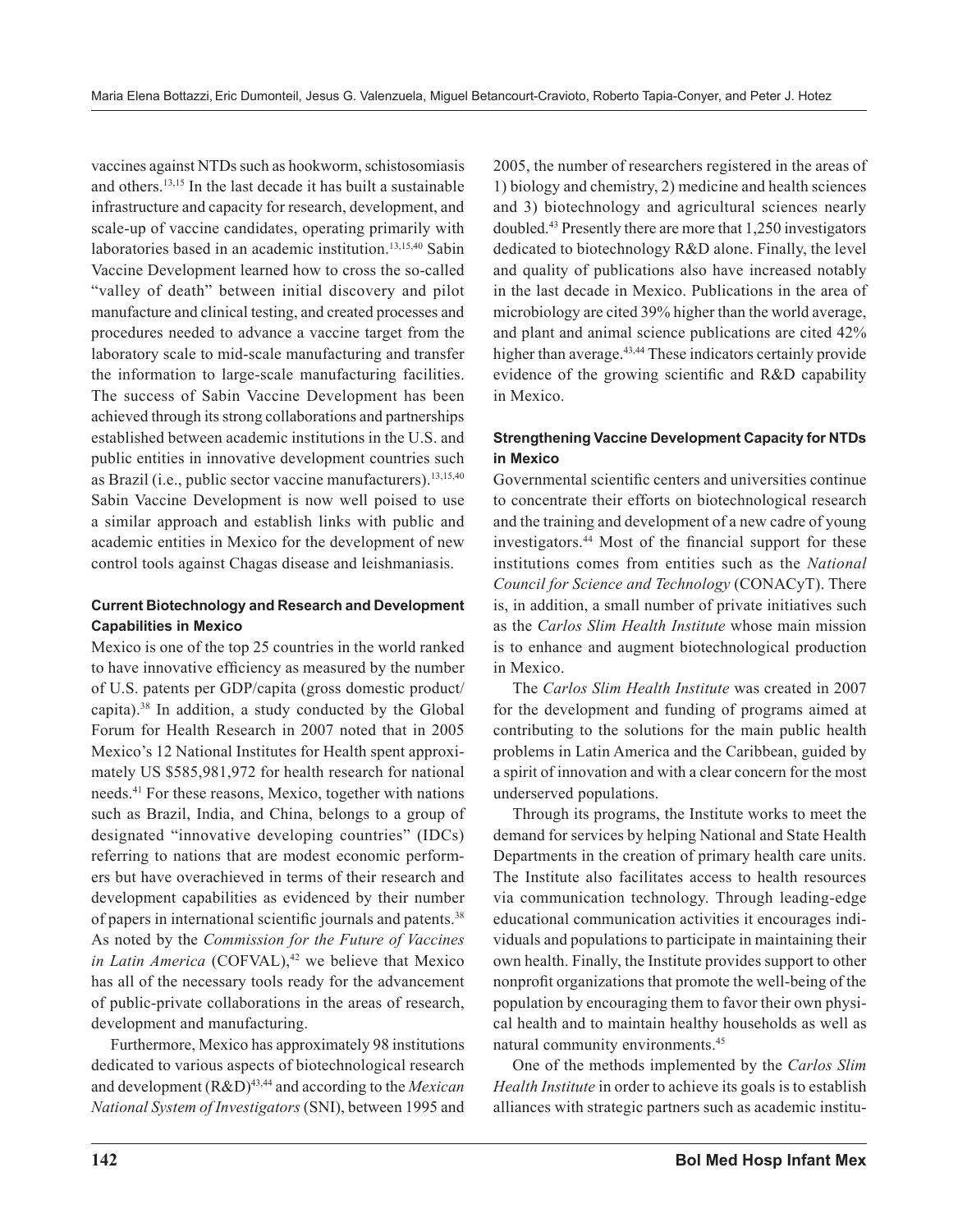tions and industry, with the aim of sharing economic and scientific risks for the development of social patents and public goods for the benefit of the wider population.

#### **Future Perspective**

Guided by its mission together with recommendations made by COFVAL, the *Carlos Slim Health Institute*  launched "The Slim Initiative for Antipoverty Vaccine Development." This new initiative will promote the establishment of a biotechnology consortium, which will include several institutions in Mexico such as the *Carlos Slim Health Institute*, the *Autonomous University of Yucatan* and its *Regional Research Center "Dr. Hideyo Noguchi*," the *Center for Research and Advanced Studies*  (CINVESTAV) and *Biologics and Reagents Laboratories of Mexico* (BIRMEX) and in the U.S. including the U.S. National Institute of Allergy and Infectious Diseases of the National Institutes of Health, the George Washington University, and Sabin Vaccine Development. Through the establishment of a product development public-private partnership, an initial focus will be on accelerating the development of new vaccines against Chagas disease and leishmaniasis. Ultimately, the goal will be to strengthen the capacity to translate scientific research into the development, manufacture and future distribution of biologics against NTDs through technology transfer to the Mexican institutions mentioned above. This will allow for the future production of vaccines on a large scale, which will benefit impoverished communities of Mexico and Latin America.

This new partnership proposes to enhance and strengthen capacity for translating bench discovery into development by employing an innovative system for antigen selection and pre-clinical evaluation. Sabin Vaccine Development has developed a scoring system that incorporates essential criteria for the rigorous selection of vaccine candidate antigens that show promise of being highly efficacious.<sup>46,47</sup> For instance, the selection of vaccine candidates suitable for the development of a human hookworm vaccine included evaluation of candidates using animal models to determine specific endpoints such as blood loss, worm burdens and fecal egg counts. In addition, to aid in the analysis of the results obtained from the challenge animal models, molecules were evaluated based on their immunoepidemiological profile and whether targets were of known function/structure of protein.<sup>46</sup>

After targets are ranked and selected, early-stage process development will initiate to determine the type of vaccine expression systems that would be feasible and that ultimately would indicate the type of manufacturing process needed for mid- to large-scale production. These could include development of DNA as well as recombinant protein-based vaccine. Vaccine candidates will be assessed at the 10 liter fermentation scale, purified using low-cost resins and materials and then technology transferred to biotechnology partners in Mexico with the future goal to manufacture a final pilot lot. Ultimately, all of these processes would lead into entering the regulatory path for GMP manufacture, toxicology testing and clinical testing. A schematic of the proposed stages of a product development pipeline for the Slim Initiative for Antipoverty Vaccine Development is presented in Figure 2.

## **Influencing Vaccine Development Innovation in Mexico**

In order for this new initiative to be successful and to establish a sustainable model for the development of vaccines for other diseases of poverty in Mexico and Central America, a different approach will be necessary (Table 3).

The model to be utilized by the Slim Initiative for Antipoverty Vaccine Development will be based on combining the expertise of industry-experienced researchers with knowledge of biotechnology and pharmaceutical procedures and practices and with traditional scientists from the academic and nonprofit sector. Continuous communications, transparency and a series of criteria for organizational innovation need to be applied among these alliances, and the collaborating scientists must embrace an attitude of persistence and creativity.

Furthermore, these collaborations will also focus on advancing vaccines specifically needed by the region. This will require that the technology and processes developed are affordable and easily transferable. This will also create incentives for local manufacturers through the partnership such as the feasibility of local governmental subsidies, tax credits or fast track regulatory processes. For example, we envision that if the diseases addressed by the initiative meet a significant unmet regional medical need, WHO would potentially allow submission of a regulatory file to its prequalification system as was done for the vaccine against pneumoccocus.48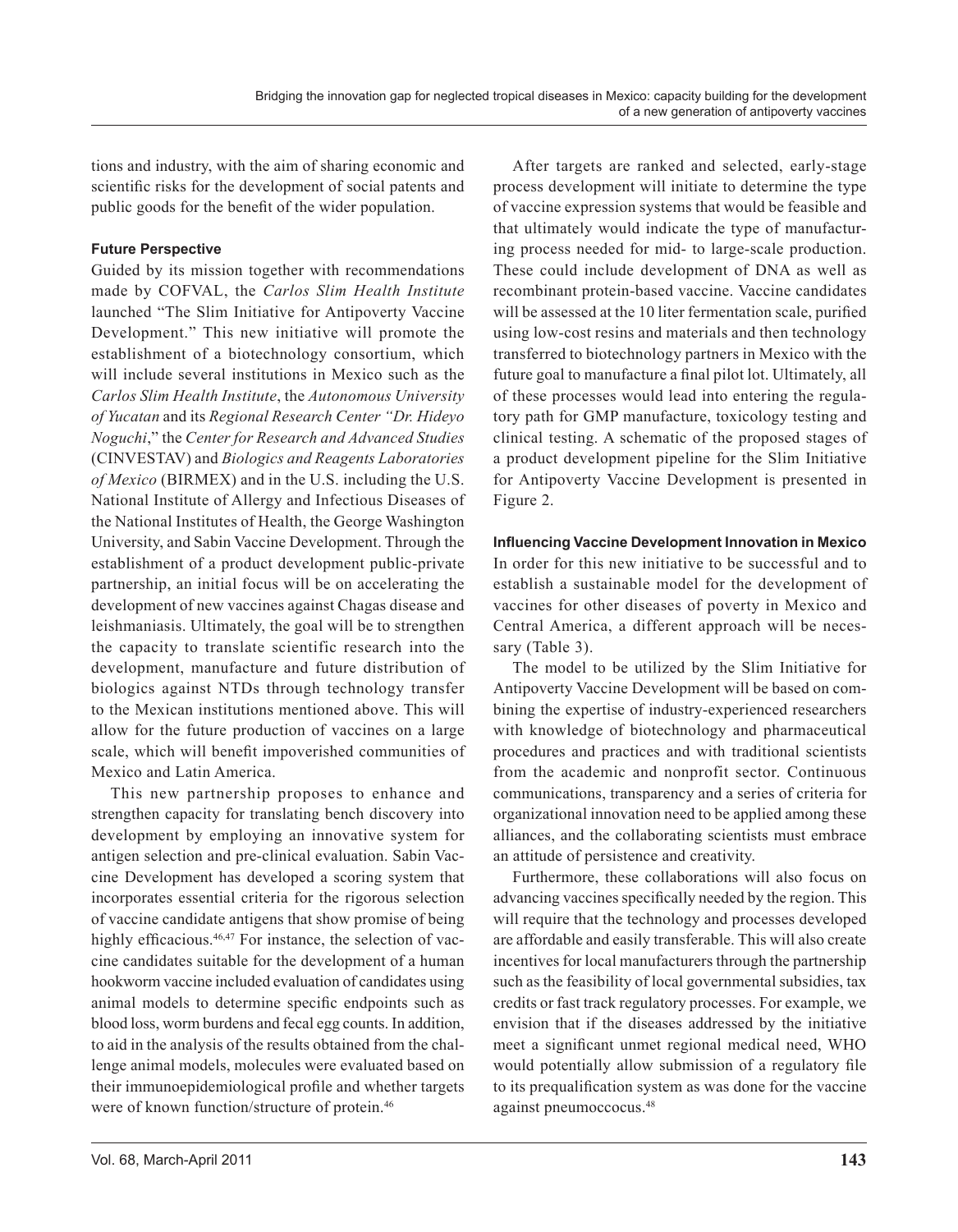

**Figure 2.** Stages of a product development pipeline for the Slim Initiative for Antipoverty Vaccine Development. Adapted from Reference 12.

|  |  |  |  |  |  |  | <b>Table 3.</b> Critical factors needed to enhance vaccine development innovation in Mexico |  |  |  |
|--|--|--|--|--|--|--|---------------------------------------------------------------------------------------------|--|--|--|
|--|--|--|--|--|--|--|---------------------------------------------------------------------------------------------|--|--|--|

| Factor                | Approach                                                                                                                                                                                              | Impact           |
|-----------------------|-------------------------------------------------------------------------------------------------------------------------------------------------------------------------------------------------------|------------------|
| ment environment      | Research and develop- Combine expertise of industry-experienced resear- Strengthening of workforce and human resources<br>chers with traditional scientists from the academic and<br>nonprofit sector |                  |
| Entrepreneurship      | Address diseases with high unmet medical needs in Stimulate research and development and increase IP<br>the region                                                                                    | and publications |
| Culture of innovation | Ensure constant communications, transparency and Strengthening of technology transfer<br>persistence and creativity by the collaborating scien-<br>tists.                                             |                  |

Finally, many studies have validated the concept of using vaccines for both protection and therapy against these protozoan parasites in a variety of animal models. The challenge now will be to translate what has been achieved in these models into human vaccines of comparable efficacy. Also, genome-mining and new antigen discovery strategies may provide new tools for a more rational search of novel vaccine candidates.

#### **Acknowledgments**

We wish to thank Ms. Violetta Yevstigneyeva for assistance in compiling literature for this manuscript. No funding was received for the compilation of any information submitted in this review and there are no economic or employment relationships of the authors of this paper from companies or institutions that may be favored with the information in this article.

> *Correspondence:* Maria Elena Bottazzi, PhD Department of Microbiology, Immunology and Tropical Medicine George Washington University Washington, D.C., USA E-mail: mtmmeb@gwumc.edu

#### **REFERENCES**

1. Hotez PJ, Bottazzi ME, Franco-Paredes C, Ault SK, Periago MR. The neglected tropical diseases of Latin America and the Caribbean: a review of disease burden and distribution and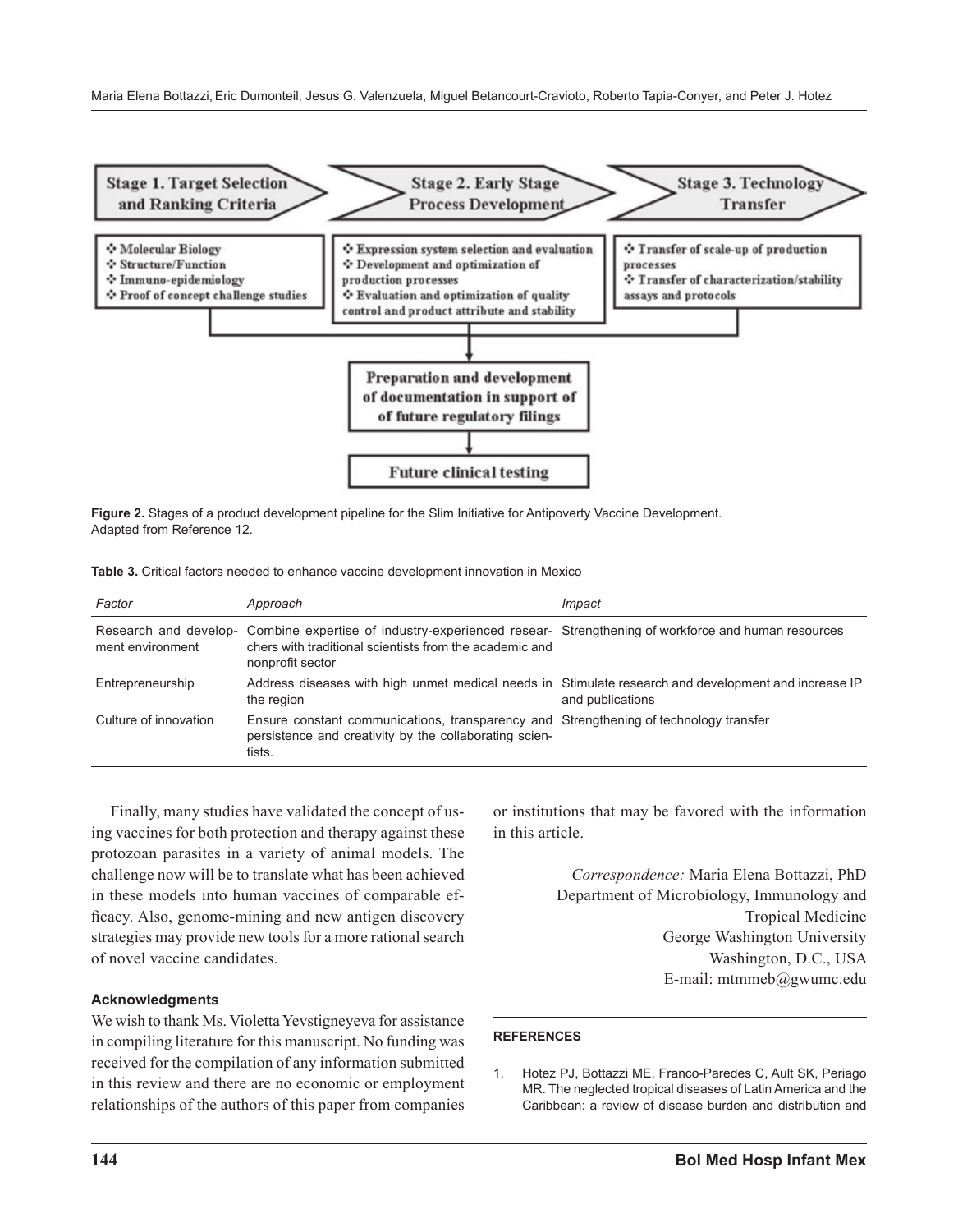a roadmap for control and elimination. PLoS Negl Trop Dis 2008;2:e300.

- 2. Hotez PJ, Fenwick A, Savioli L, Molyneux DH. Rescuing the bottom billion through neglected tropical disease control. Lancet 2009;373:1570-1575.
- 3. International Human Development Indicators. Mexico. Available at: http://hdrstats.undp.org/en/countries/profiles/MEX.html (accessed December 31, 2010).
- 4. The World Bank. Mexico. Available at: http://data.worldbank. org/country/mexico (accessed January 5, 2011).
- 5. The World Bank. Poverty gap. Available at: http://data.worldbank.org/indicator/SI.POV.GAP2 (accessed January 5, 2011).
- 6. Hotez PJ. Forgotten People, Forgotten Diseases: The Neglected Tropical Diseases and their Impact on Global Health and Development. Washington DC: ASM Press; 2008. p. 218.
- 7. De Silva N, Brooker S, Hotez P, Montresor A, Engels D, Savioli L. Soil transmitted helminth infections: updating the global picture. Trends Parasitol 2003;19:547-551.
- 8. Bleakley H. Disease and development: evidence from hookworm eradication in the American South. Q J Econ 2007;122:73-117.
- 9. World Health Organization. World Malaria Report 2010. Available at: http://whqlibdoc.who.int/publications/2010/9789241564106\_eng.pdf
- 10. Cruz-Reyes A, Pickering-López JM. Chagas disease in Mexico: an analysis of geographical distribution during the past 76 years—a review. Mem Inst Oswaldo Cruz 2006;101:345-354.
- 11. Gómez-Dantés H, Willoquet JR. Dengue in the Americas: challenges for prevention and control. Cad Saude Publica 2009;25(suppl 1):S19-S31.
- 12. Brunkard JM, Robles López JL, Ramirez J, Cifuentes E, Rothenberg SJ, Hunsperger EA, et al. Dengue fever seroprevalence and risk factors, Texas-Mexico border, 2004. Emerg Infect Dis 2007;13:1477-1483.
- 13. Bottazzi ME, Brown AS. Model for product development of vaccines against neglected tropical diseases: a vaccine against human hookworm. Expert Rev Vaccines 2008;7:1481-1492.
- 14. Hotez PJ, Ferris M. The antipoverty vaccines. Vaccine 2006;24:5787-5799.
- 15. Bottazzi ME, Miles AP, Diemert D, Hotez PJ. An ounce of prevention on a budget: a nonprofit approach to developing vaccines against neglected diseases. Expert Rev Vaccines 2006;5:189-198.
- 16. Dumonteil E. Update on Chagas' disease in Mexico. Salud Publica Mex 1999;41:322-327.
- 17. Alvar J, Yactayo S, Bern C. Leishmaniasis and poverty. Trends Parasitol 2006;22:552-557.
- 18. Bern C, Maguire JH, Alvar J. Complexities of assessing the disease burden attributable to leishmaniasis. PLoS Negl Trop Dis 2008;2:e313.
- 19. Flisser A, Velasco-Villa A, Martínez-Campos C, González-Domínguez F, Briseno-García B, García-Suárez R, et al. Infectious diseases in Mexico. A survey from 1995-2000. Arch Med Res 2002;33:343-350.
- 20. Velasco-Castrejón O, Valdespino JL, Tapia Conyer R, Salvatierra B, Guzmán Bracho C, Magos C, et al. Seroepidemiologia de la enfermedad de Chagas en Mexico. Salud Publica Mex 1992;34:186-196.
- 21. Guzmán-Bracho C, García-García L, Floriani-Verdugo J, Guerrero-Martínez S, Torres-Cosme M, Ramírez-Melgar

C, et al. Riesgo de transmisión de *Trypanosoma cruzi* por transfusión de sangre en México. Rev Panam Salud Publica 1998;4:94-99.

- 22. Ramsey J, Ordonez R, Tello-López A, Phols JL, Sanchez V, Peterson AT. Actualidades sobre la epidemiología de la enfermedad de Chagas en México. In: Ramsey J, Tello-López A, Pohls JL, eds. Iniciativa para la Vigilancia y el Control de la Enfermedad de Chagas en la República Mexicana. Cuernavaca, Morelos: Instituto Nacional de Salud Pública; 2003. pp. 85-103.
- 23. Ibarra-Cerdeña CN, Sánchez-Cordero V, Townsend Peterson A, Ramsey JM. Ecology of North American Triatominae. Acta Trop 2009;110:178-186.
- 24. Bargues M D, Klisiowicz DR, González-Candelas F, Ramsey J, Monroy C, Ponce C, et al. Phylogeography and genetic variations of *Triatoma dimidiata*, the main Chagas disease vector in Central America, and its position within the genus *Triatoma*. PLoS Negl Trop Dis 2008;2:e233.
- 25. Dorn PL, Calderón C, Melgar S, Moguel B, Solórzano E, Dumonteil E, et al. Two distinct *Triatoma dimidiata* (Latreille, 1811) taxa are found in sympatry in Guatemala and Mexico. PLoS Negl Trop Dis 2009;3:e393.
- 26. Schmunis GA, Zicker F, Cruz JR, Cuchi P. Safety of blood supply for infectious diseases in Latin American countries, 1994-1997. Am J Trop Med Hyg 2001;65:924-930.
- 27. Andrade-Narváez FJ, Vargas-González A, Canto-Lara SB, Damián-Centeno AG. Clinical picture of cutaneous leishmaniases due to *Leishmania (Leishmania) mexicana* in the Yucatan peninsula, Mexico. Mem Inst Oswaldo Cruz 2001;96:163-167.
- 28. Velasco O, Savarino SJ, Walton BC, Gam AA, Neva FA. Diffuse cutaneous leishmaniasis in Mexico. Am J Trop Med Hyg 1989;41:280-288.
- 29. Monroy-Ostria A, Hernandez-Montes O, Barker DC. Aetiology of visceral leishmaniasis in Mexico. Acta Trop 2000;75:155-161.
- 30. Canto-Lara SB, Cardenas-Maruffo MF, Vargas-González A, Andrade-Narváez F. Isozyme characterization of *Leishmania* isolated from human cases with localized cutaneous leishmaniasis from the state of Campeche, Yucatan Peninsula, Mexico. Am J Trop Med Hyg 1998;58:444-447.
- 31. Canto-Lara SB, Van Wynsberghe NR, Vargas-González A, Ojeda-Farfán FF, Andrade-Narváez FJ. Use of monoclonal antibodies for the identification of *Leishmania* spp. isolated from humans and wild rodents in the State of Campeche, Mexico. Mem Inst Oswaldo Cruz 1999;94:305-309.
- 32. Hernandez-Montes O, Monroy-Ostria A, McCann S, Barker DC. Identification of Mexican *Leishmania* species by analysis of PCR amplified DNA. Acta Trop 1998;71:139-153.
- 33. Rebollar-Téllez EA, Ramírez-Fraire A, Andrade-Narváez FJ. A two years study on vectors of cutaneous leishmaniasis. Evidence for sylvatic transmission cycle in the state of Campeche, Mexico. Mem Inst Oswaldo Cruz 1996;91:555-560.
- 34. Pech-May A, Escobedo-Ortegón FJ, Berzunza-Cruz M, Rebollar-Téllez EA. Incrimination of four sandfly species previously unrecognized as vectors of Leishmania parasites in Mexico. Med Vet Entomol 2010;24:150-161.
- 35. Ibáñez-Bernal S, Rodríguez-Domínguez G, Gómez-Hernández CH, Ricardez-Esquinca JR. First record of *Lutzomyia evansi* (Nuñez-Tovar 1924) in Mexico (Diptera: Psychodidae, Phlebotominae). Mem Inst Oswaldo Cruz 2004;99:127-129.